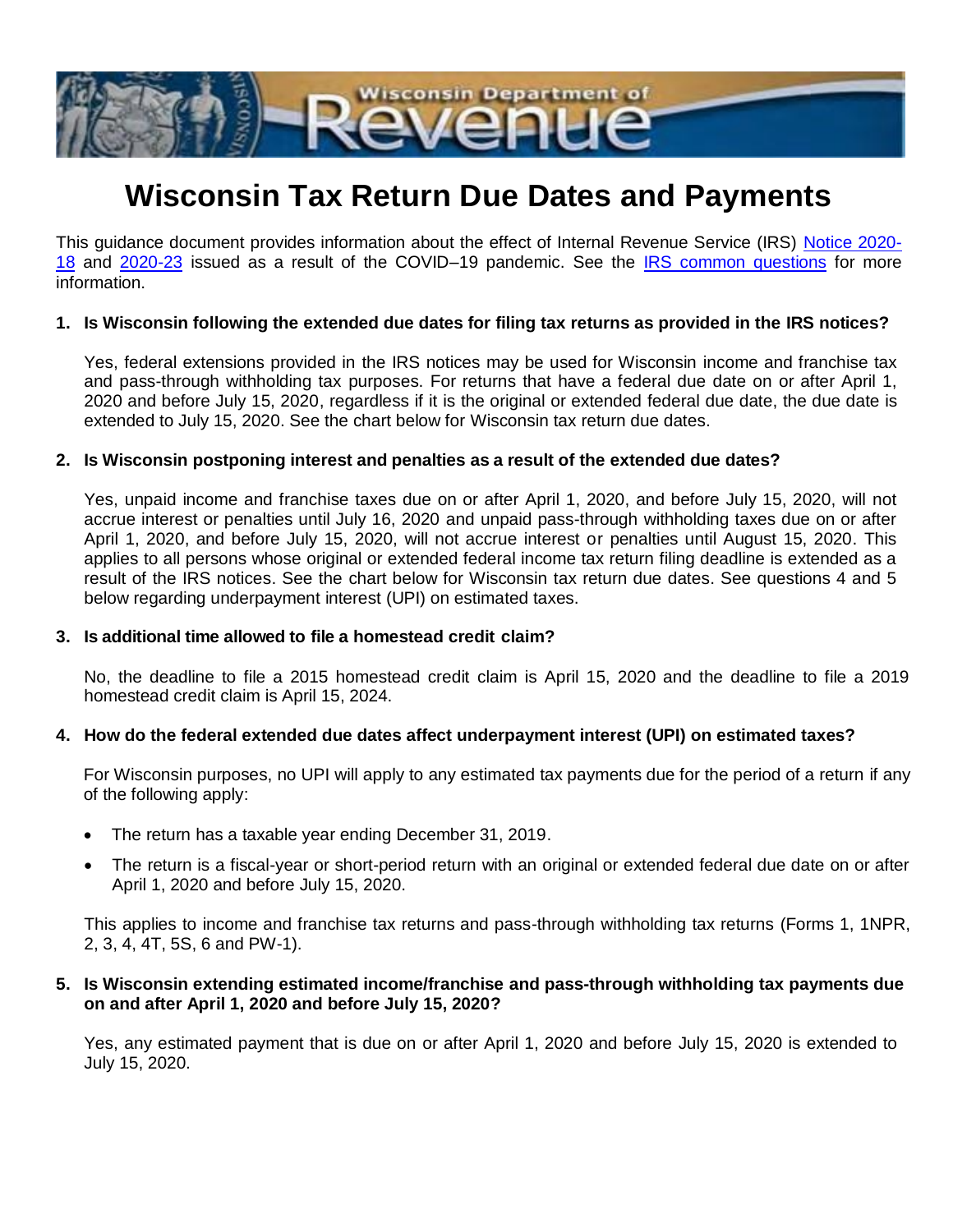#### **6. If I scheduled an income/franchise tax or pass-through withholding tax payment for April 15, 2020, can I move the scheduled payment to July 15, 2020?**

You may call the department at (608) 266-2772 to cancel your scheduled payment. The department cannot reschedule payments, but you can do so online at [https://tap.revenue.wi.gov/pay/.](https://tap.revenue.wi.gov/pay/)

#### **7. Does an extension apply for contributions to a Wisconsin college savings account?**

No, contributions to a Wisconsin college savings account must be made by April 15, 2020 to qualify for the 2019 Wisconsin income tax return subtraction.

#### **8. Does an extension apply for contributions to an Individual Retirement Account (IRA)?**

Yes, contributions to an IRA for 2019 must be made by the due date for filing your income tax return. Since this date has been postponed to July 15, 2020, the date for making contributions to an IRA is also postponed to July 15, 2020.

# **9. Does an extension apply for contributions to a health savings account (HSA) or Archer medical savings account (MSA)?**

Yes, contributions to an HSA or Archer MSA for 2019 must be made by the due date for filing your income tax return. Since this date has been postponed to July 15, 2020, the date for making contributions to an HSA or Archer MSA is also postponed to July 15, 2020.

#### **10. Is there an extension to file and pay other taxes and fees?**

Yes. 2019 Wisconsin Act 185 provides relief for taxpayers affected by the COVID-19 pandemic. Persons may request an extension of time to file, or a waiver of interest and penalties from, certain taxes and fees that become due during the COVID-19 public health emergency. See the article here: <https://www.revenue.wi.gov/Pages/TaxPro/2020/COVIDwaiver.aspx>

# **11. Will the IRS intercept my federal economic impact payment to pay my federal or state debts?**

The IRS will not use your federal economic impact payment to pay federal or state tax debts but will use it to pay past due child support payments that the states have reported to the IRS (Treasury Offset Program Bulletin 2020-8).

#### **12. How can I check the status of my Wisconsin refund?**

Check the status of your refund at [https://www.revenue.wi.gov/Pages/Apps/TaxReturnStatus.aspx.](https://www.revenue.wi.gov/Pages/Apps/TaxReturnStatus.aspx)

# **Updated Due Dates for 2019 Wisconsin Tax Returns**

The following chart provides updated 2019 calendar-year Wisconsin tax return due dates as a result of IRS Notices:

| <b>Form</b>                                                                          | <b>Due Date</b> | <b>Extended Due Date</b> |
|--------------------------------------------------------------------------------------|-----------------|--------------------------|
| Form 1: Individual Income Tax Return                                                 | July 15, 2020   | October 15, 2020*        |
| <b>Form 1NPR: Nonresident and Part-Year Resident</b><br>Individual Income Tax Return | July 15, 2020   | October 15, 2020*        |
| <b>Schedule H/H-EZ: Homestead Credit Claim</b>                                       | April 15, 2024  | N/A                      |
| Form 2: Fiduciary Income Tax Return for Estates and<br>Trusts                        | July 15, 2020   | September 30, 2020*      |
| Form 3: Partnership Return                                                           | March 16, 2020  | September 15, 2020       |
| Form 1CNP: Composite Individual Income Tax Return for<br><b>Nonresident Partners</b> | July 15, 2020   | October 15, 2020*        |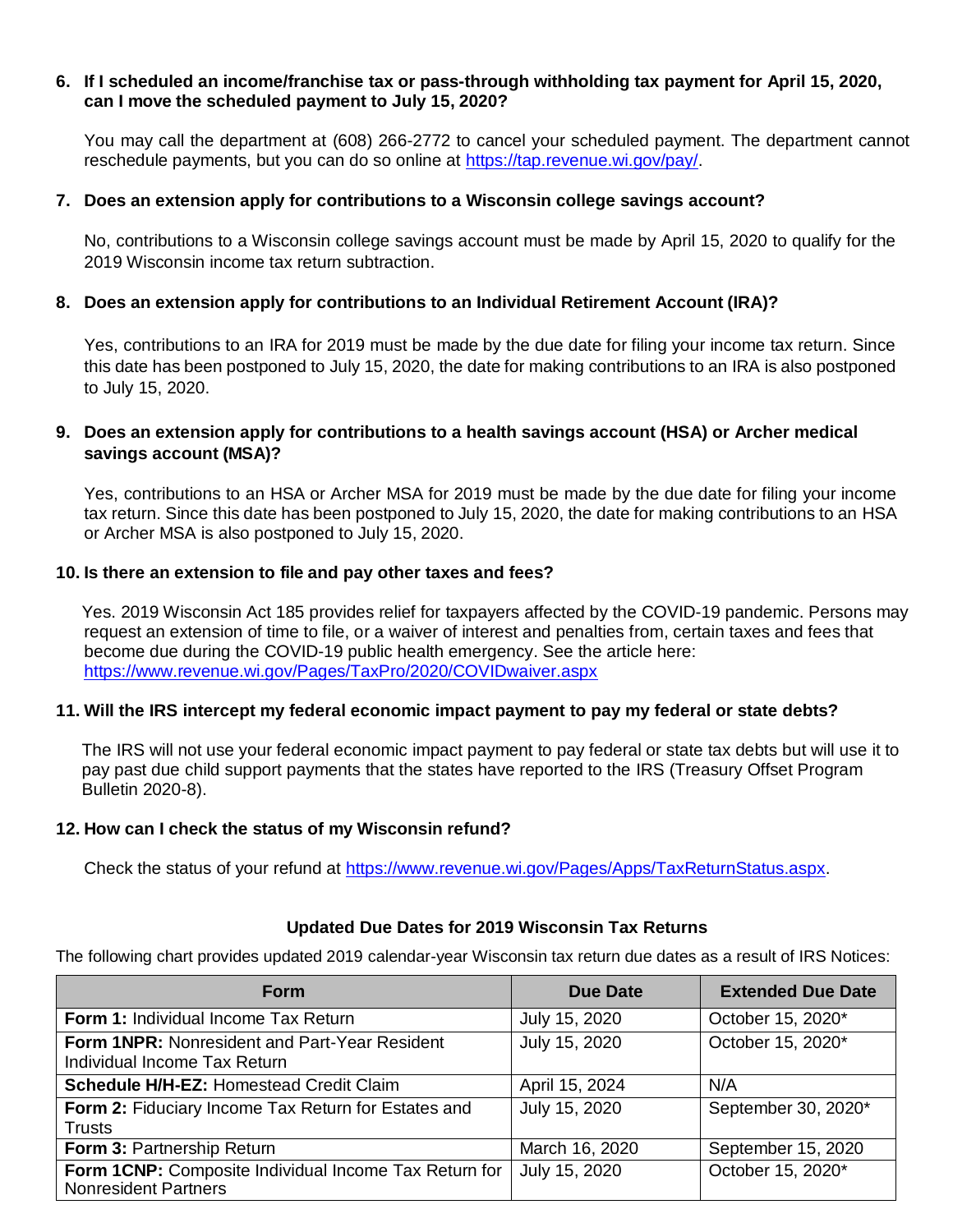| Form 4/6: Non-Combined/Combined Corporation                  | July 15, 2020  | February 15, 2021** |
|--------------------------------------------------------------|----------------|---------------------|
| Franchise or Income Tax Return                               |                |                     |
| Form 4T: Exempt Corporation Franchise or Income Tax          | July 15, 2020  | February 15, 2021** |
| <b>Return</b>                                                |                |                     |
| Form 4T: Exempt Employee's Trust, IRA, MSA Fiduciary         | July 15, 2020  | October 15, 2020*   |
| Income Tax Return for Estates and Trusts                     |                |                     |
| <b>Form 4T: Exempt Non-Employee's Trust, IRA, MSA</b>        | July 15, 2020  | December 15, 2020*  |
| Fiduciary Income Tax Return for Estates and Trusts           |                |                     |
| <b>Form 5S:</b> Tax-Option (S) Corporation Franchise or      | March 16, 2020 | October 15, 2020**  |
| Income Tax Return                                            |                |                     |
| Form 1CNS: Composite Wisconsin Individual Income             | July 15, 2020  | October 15, 2020*   |
| Tax Return for Nonresident Tax-Option (S) Corporation        |                |                     |
| <b>Shareholders</b>                                          |                |                     |
| <b>Form PW-1: Partnerships - Nonresident Income or</b>       | March 16, 2020 | October 15, 2020**  |
| Franchise Tax Withholding on Pass-Through Entity             |                |                     |
| Income                                                       |                |                     |
| <b>Form PW-1: Tax-Option (S) Corporation - Nonresident</b>   | March 16, 2020 | October 15, 2020**  |
| Income or Franchise Tax Withholding on Pass-Through          |                |                     |
| <b>Entity Income</b>                                         |                |                     |
| <b>Form PW-1: Estates and Trusts – Nonresident Income or</b> | July 15, 2020  | February 15, 2021** |
| Franchise Tax Withholding on Pass-Through Entity             |                |                     |
| Income                                                       |                |                     |

**\*** Pursuant to sec. 71.03(7), Wis. Stats., extension of time to file returns of natural persons and fiduciaries is subject to the time granted by the Internal Revenue Service (IRS). The extended due dates provided are based on the IRS extended due dates as of April 9, 2020.

**\*\*** Pursuant to secs. 71.24(7)(a) and 71.775(4)(bm)1., Wis. Stats., corporations and pass-through withholding tax returns are granted an automatic seven-month extension.